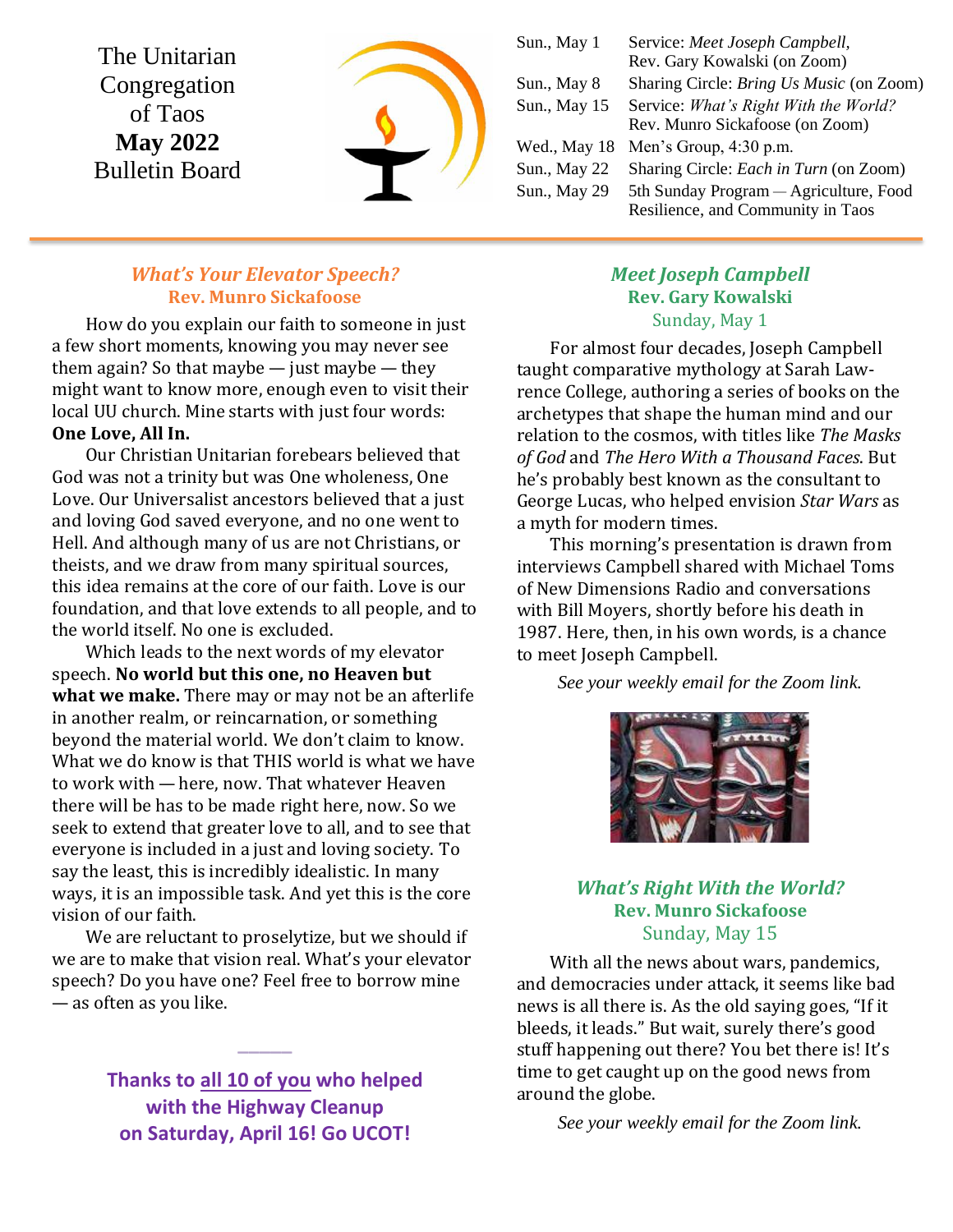### **S H A R I N G C I R C L E S \***

#### *Bring Us Music* **May 8**

Our hearts beat a rhythm for our entire lives. Does music enhance your connection to the heart's rhythm? Are there lyrics and/or an instrumental section that moves you into balance and connection with your own strength, humor/joy, and wisdom?



### *Each in Turn* **May 22**

Using a virtual "talking stick" each person can speak in turn on whatever is in their hearts or minds to share with others whatever is relevant to them in the moment.

We will continue to take a creative approach, given the limitations of Zoom for object passing, so bring your "talking object" (if you choose) to signify your turn in this opportunity to share.

*\*Until further notice, all Sharing Circles are held on Zoom. See your weekly email for the Zoom links.*

# **Sharing Circle Facilitators Needed**

The Sharing Circle Steering Committee thanks all members who have stepped up to facilitate our Sharing Circles this year. We are off to a great start! We still have openings for at least a few more members to facilitate. If interested, please contact the Sharing Circle Steering Committee via email at [SharingCircleSteeringCommittee@gmail.com](mailto:SharingCircleSteeringCommittee@gmail.com)

# **UCOT Men's Group** May 18

The UU Men's Group will meet Wednesday, May 18, at 4:30 p.m. All who are fully vaccinated are invited to meet in person. Those who wish can join by Zoom. Contact [Dennis Scott.](mailto:bridge4fun@mac.com)

#### **Fifth Sunday — May 29**

# *Agriculture, Food Resilience and Community in Taos*

For our first fifth Sunday in 2022, we are fortunate to have Micah Roseberry, owner of Farmhouse Café and Bakery, who has been an organic grower and educator in Taos County for over 25 years. Five years ago, Micah started the Farmhouse School Lunch Program, now run by her nonprofit, Growing Community Now. She is the coordinator of the new [Taos Community](https://growingcommunitynow.org/about-us)  Farms [CSA Farm Shares,](https://growingcommunitynow.org/about-us) a group of 15 local farms working together.

#### **HELP WANTED**

The Little Food Pantry, sponsored by our church and maintained by some of its members, needs one steward to fill the box one day a week. The box is located on Merced, next to Taos Net, and serves the two local mobile home parks as well as the homeless. The box is well used, and it's certainly gratifying to help those in need.

If you're interested in helping out for a worthy cause, please call or text Mimi Owensby at 575-779-7575. Thank you.



# **Barack Obama Narrates "Our Great National Parks," a Netflix Documentary**

On Easter Sunday, Munro gave a talk titled "Of Rabbits and Resurrection," on what Bugs Bunny might teach us about facing our environmental challenges. He mentioned a set of rules, coined by cellular biologist and environmentalist Barry Commoner, as the "Four Laws of Ecology":

- Everything is connected to everything else.
- Everything must go somewhere.
- Nature knows best.
- There is no such thing as a free lunch.

If you'd like to see some of these laws in practice, watch this beautiful documentary. It presents five different examples of how countries such as Chile and Kenya are setting aside and protecting vast swaths of land for the sole purpose of letting Nature take its course.

You can [watch the trailer here.](https://www.youtube.com/watch?v=KcI_xfryMD0)

*(Continued on next page…)*